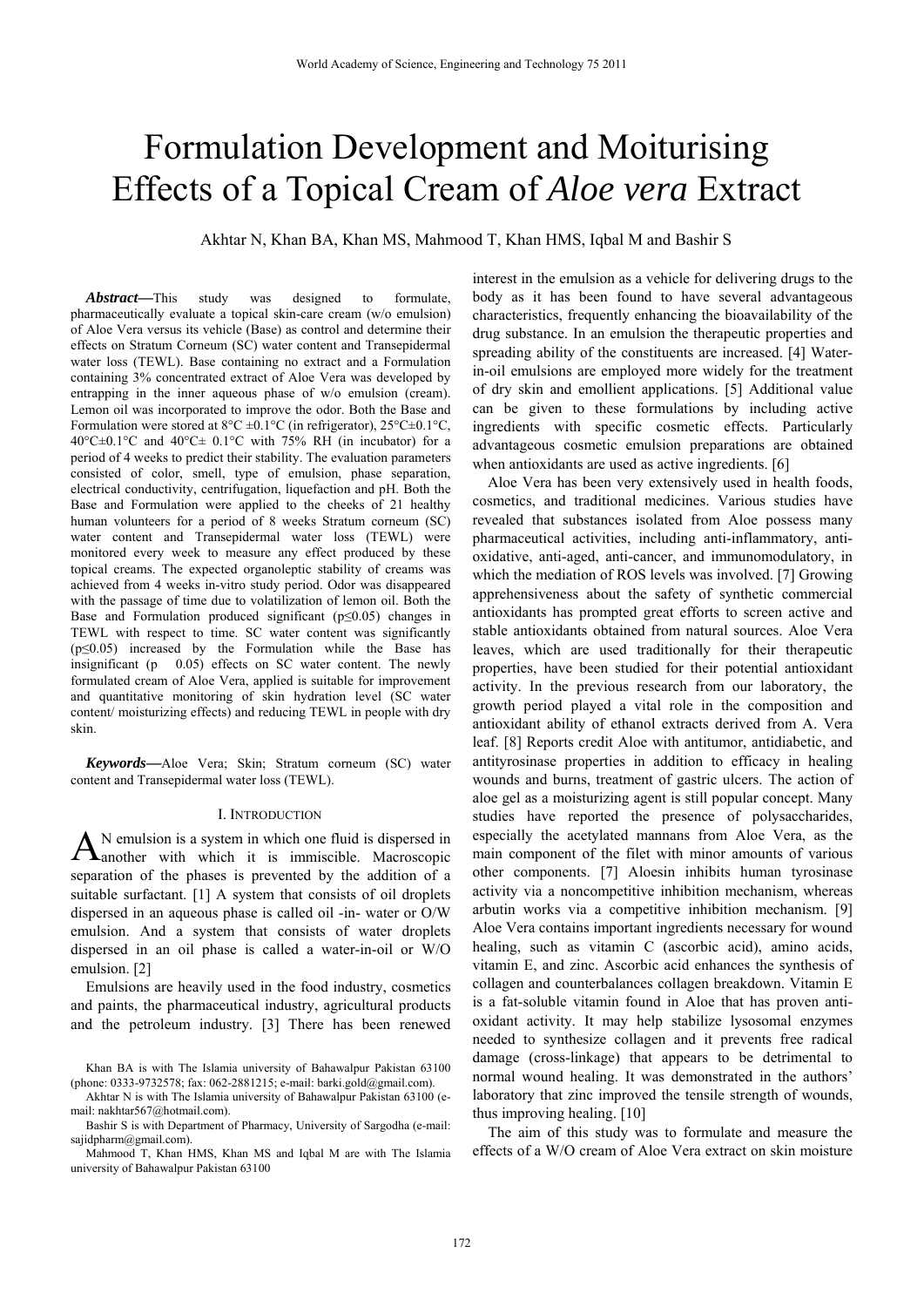content and TEWL after its formulation and In-vitro characterization.

# II. MATERIALS AND METHODS

## *i. Materials*

Paraffin Oil (Merck KGaA Darmstadt, Germany) ABIL-EM 90 (Franken Chemicals, Gebinde) Aloe Vera Extract (Department of pharmacy, IUB, Pakistan) Distilled Water (Department of pharmacy, IUB, Pakistan) Centrifuge Machine (Hettich EBA 20, Germany) Cold Incubator (Sanyo MIR-153, Japan) Conductivity-Meter (WTW COND-197i, Germany) Corneometer MPA 5 (Courage + Khazaka, Germany) Tewameter MPA 5 (Courage + Khazaka, Germany) Digital Humidity Meter (TES Electronic Corp, Taiwan) Electrical Balance (Precisa BJ-210, Switzerland) Homogenizer (Euro-Star, IKA D 230, Germany) Hot Incubator (Sanyo MIR-162, Japan) pH-Meter (WTW pH-197i, Germany) Refrigerator (Dawlance, Pakistan) Rotary evaporator (Eyela, Co. Ltd. Japan) SPSS 12.0 Water Bath (HH .S21 4, China)

## *ii. Methods*

#### a *. Plant Material*

Aloe Vera whole leaves are used as the plant material. The identification of this plant was performed from Cholistan Institute of Desert studies at The Islamia University of Bahawalpur, Pakistan

## *b . Preparation of Hydro-Alcoholic Extracts*

Hydro alcoholic mixture was prepared by mixing one liter each of analytical grade Ethanol and distilled water. One kg whole leaves, unpeeled, of Aloe Vera was cut into thin slices by knife and was put into a glass beaker. Hydro alcoholic mixture was added to it and macerated for 48 hours. Glass beaker was sealed with aluminium foil and kept in the laboratory. The beaker was shaken for 10 minutes after every12 hours.

## *c . Filtration*

Finally the macerated material of plant was filtered through several layers of muslin cloth for coarse filtration. The coarse filtrate was then filtered through a Whatman # 01 filter paper*.* 

#### *d . Evaporation*

The filtrate so obtained was evaporated under reduced pressure at 40 ºC in a Rotary vacuum evaporator. The process of evaporation was continued till concentrate reduced to one third of the starting volume. The reddish brown colored extract so obtained was collected in Stoppard glass tubes and stored in freezer at 0°C.

## *e . Preparation of emulsions*

In this study, W/O emulsions were prepared by the addition of aqueous phase to the oily phase with continuous agitation [11]. Oily phase consisted of paraffin oil (16%) and surfactant ABIL- EM 90 (4%) was heated up to  $75^{\circ}$ C $\pm$ 1°C. At the same time, aqueous phase consisting of water (q.s) was heated to the same temperature and then the Aloe Vera extract (3%) was added in it. After that, aqueous phase was added to the oil phase drop by drop. Stirring was continued at 2000 rpm by the mechanical mixer for about 15 minutes until complete aqueous phase was added, 2 to 3 drops of lemon oil were added during this stirring time to give good fragrance to the formulation. After the complete addition of the aqueous phase, the speed of the mixer was reduced to 1000 rpm for homogenization, for a period of 5 minutes, and then the speed of the mixer was further reduced to 500 rpm for 5 minutes for complete homogenization; until the emulsion cooled to room temperature.

Base was also prepared by the same above method and with same ingredients but without Aloe Vera extract.

## *f . Properties of Emulsions*

Emulsion was analyzed to assure the formulation of desired emulsion.

#### *g . Physical Analysis*

Emulsion was analyzed organoleptically (color, thickness, look, feel) and physically (creaming and phase separation*).* 

# *h . Types of Emulsions*

 Type of emulsion was analyzed by diluting the emulsion with oil and water separately.

# *i . pH Determination*

pH value of freshly prepared emulsion and emulsions kept at different conditions were determined by a digital pH-Meter.

## *j . Electrical Conductivity*

Values for electrical conductivity of freshly prepared emulsion and emulsions kept at different conditions were monitored by a digital Conductivity-Meter.

## *k . Centrifugation Tests*

 Centrifugal tests were performed for emulsions immediately after preparation. The centrifugal tests were repeated for emulsions after 24 hours, 7 days, 14 days, 21 days, and 28 days of preparation. The centrifugal tests were performed at 25°C and at 5000 rpm for 10 minutes by placing the 5g of sample in disposable stoppard centrifugal tubes.

# *l . Stability Tests*

Stability tests were performed at different conditions for emulsions to note the effect of these conditions on the storage of emulsions. These tests were performed on samples kept at 8°C ±0.1°C (in refrigerator), 25°C ±0.10C (in incubator),  $40^{\circ}$ C  $\pm$ 0.1°C (in incubator) and  $40^{\circ}$ C  $\pm$ 0.1°C (in incubator) with 75% relative humidity (RH). Physical characteristic of simple emulsions, i.e. color,

*m . Product Evaluation on Skin*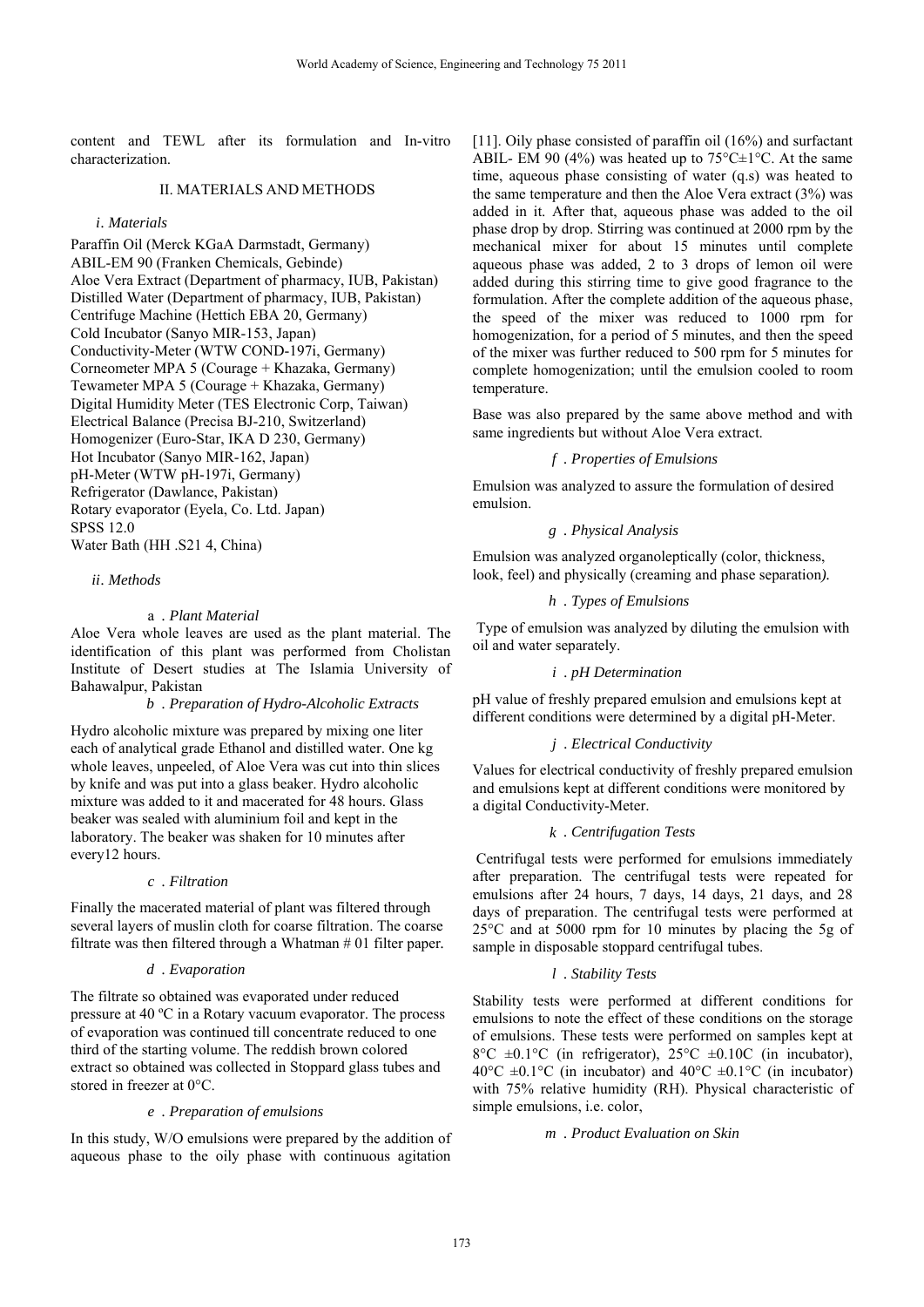11 volunteers were selected whose ages were in between 25 and 35 years. Male volunteers were included in this work. Prior to the tests, the volunteers were examined by a cosmetic expert for any serious skin disease or damage especially on cheeks and forearms. Before the study, every volunteer was provided with a volunteer protocol. This protocol stating the terms and conditions of the testing were signed by every volunteer individually. Volunteers were not informed about the contents of formulations. All the skin tests were done at 25°C and 40% relative humidity conditions. On the first day, patch test (Burchard test) was performed on the forearms of each volunteer to determine any possible reactions to the emulsions. On the second day, each volunteer was provided with two creams. One cream was base and the other one was formulation containing the active ingredients. Each cream was marked with "right" or "left" indicating application of that cream to the respective cheek. The creams were applied by the volunteers themselves as instructed for 56 days. Every individual was instructed to come on days 7, 14, 21, 28, 42 and 56 for the skin measurements.

#### *n . Patch Test (Burchard Test)*

On the first day of skin testing, patch tests were performed on the forearms of each volunteer. A 5cm X 4cm region was marked on both the forearms. Basic values for erythema and melanin were measured with the help of Mexameter. 1.0 g of base and formulation each were applied to the 5cm X 4cm marked regions separately on each forearm. The regions were covered with the surgical dressing after application. After 24 hours, dressings were removed and the measurements of erythema and melanin were repeated on both forearms.

#### *o . Skin Moisture Content*

With the help of a Corneometer, moisture of the skin was measured before the application of any cream and then on days 7, 14, 21, 28, 42 and 56.

## *p . Skin pH Values*

pH value of the skin was measured with the help of a skin pH-Meter before application of creams and then on days 7, 14, 21, 28, 42 and 56.

#### *q . Panel Test*

Every individual was provided with a form prepared previously to test the sensory values of cream. This form consisted of seven parameters to be evaluated and every parameter was assigned 7 values from  $-5$  to  $+5$  indicating very bad to very good, respectively. This form was asked to be completed independently by each individual on day 56.

## *r . Trans Epidermal Water Loss (TEWL)*

Net TEWL of the skin was measured by the aid of a Tewameter before application of creams and then on days 7, 14, 21, 28, 42 and 56.

## *s . Mathematical Analysis*

The percentage changes for the individual values of different parameters, taken every week, of volunteers were calculated by the following formula;

## Percentage Change =  $[(A - B) / B]^*100$

Where;

 $A =$  Individual value of any parameter of 1st, 2nd, 3rd, 4th, 6th or 8th week

 $B = Zero$  hour value of that parameter

## *t .Statistical Analysis*

The measured values obtained for different parameters (skin moisture, sebum, melanin, erythema, TEWL and pH) were analyzed using SPSS 12.0 on the PC computer (paired samples t-test for variation between the two preparations; two-way ANOVA for variation between different time intervals).

# III. RESULTS AND DISCUSSION

*i . Results* 

#### a . *Stability of Emulsion*

Stability of base and formulation kept at different storage conditions was studied and physical characteristics regarding the stability of base and formulation have been *b . Centrifugation Tests* 

Centrifugation tests for base and formulation kept at different storage conditions were performed and phase separation in samples kept at different storage conditions was observed for 28 days at different time intervals. No phase separation after centrifugation was found in any of the samples of base and formulation.

c . *Electrical Conductivity Tests*

Electrical conductivity values for base and formulation kept at different storage conditions for 28 days have been determined. No change in electrical conductivity was found in any sample of base and formulation. The value of electrical conductivity always remained zero.

d . pH Tests

pH values for base and formulation kept at different storage conditions up to 28 days have been determined and reported in Table 1.

TABLE I pH VALUES FOR BASE AND FORMULATION KEPT AT 8°C, 25°C, 40°C AND 40°C + 75% RH

| 40°C + 75% KH |               |      |                |      |       |      |                  |      |  |  |
|---------------|---------------|------|----------------|------|-------|------|------------------|------|--|--|
| Time          | $8^{\circ}$ C |      | $25^{\circ}$ C |      | 40 °C |      | $40^{\circ}$ C + |      |  |  |
|               |               |      |                |      |       |      | 75% RH           |      |  |  |
|               | B             | F    | B              | F    | В     | F    | B                | F    |  |  |
| $\theta$      | 5.76          | 5.25 | 5.76           | 5.25 | 5.76  | 5.25 | 5.76             | 5.25 |  |  |
| Hour          |               |      |                |      |       |      |                  |      |  |  |
| 12            | 5.65          | 5.14 | 5.8            | 5.4  | 5.59  | 5.28 | 5.56             | 5.04 |  |  |
| 24            | 5.68          | 5.76 | 5.73           | 5.51 | 5.51  | 5.53 | 5.59             | 5.23 |  |  |
| 36            | 5.71          | 5.83 | 5.48           | 5.34 | 5.67  | 5.7  | 5.66             | 5.38 |  |  |
| 48            | 5.61          | 5.54 | 5.58           | 5.68 | 5.29  | 5.3  | 5.48             | 5.11 |  |  |
| 72            | 5.56          | 5.64 | 5.63           | 5.49 | 5.16  | 5.35 | 5.49             | 5.25 |  |  |
| 7             | 5.77          | 5.15 | 5.73           | 5.7  | 5.54  | 5.08 | 5.42             | 4.73 |  |  |
| 14            | 5.68          | 5.42 | 5.59           | 5.67 | 5.52  | 4.81 | 5.21             | 4.77 |  |  |
| 21            | 5.67          | 5.21 | 5.58           | 5.09 | 5.59  | 4.53 | 5.44             | 4.13 |  |  |
| 28            | 5.11          | 5.07 | 5.57           | 4.47 | 4.97  | 4.18 | 5.13             | 3.9  |  |  |

B= Base, F= Formulation RH= Relative Humidity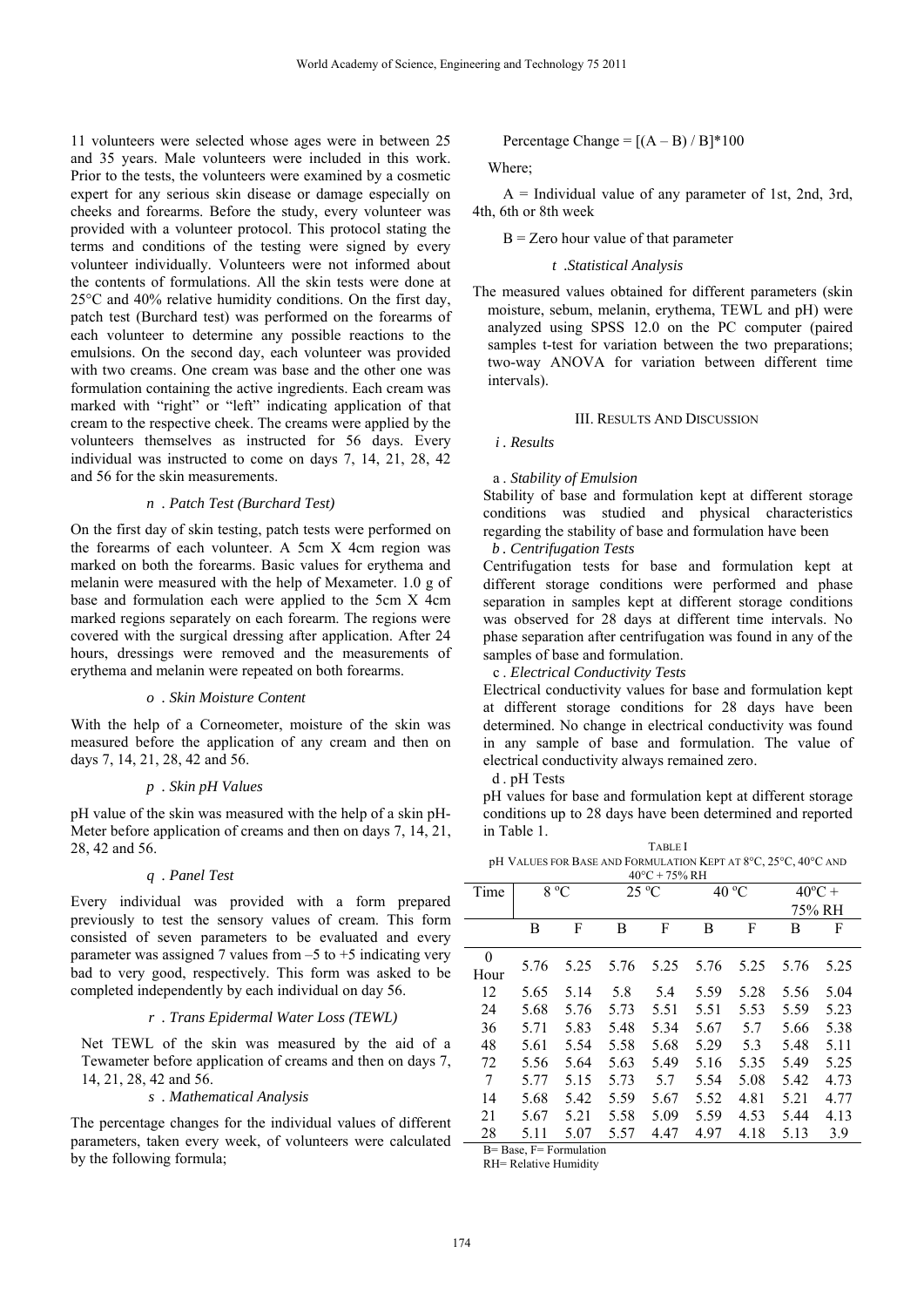#### *e . Patch Test for Erythema and Melanin*

Before the application of base and formulation to human volunteers, patch tests for melanin and erythema were performed. The values measured have been given in Table 2.

TABLE II PERCENTAGE OF CHANGE IN MELANIN/ERYTHEMA IN CASE OF BASE AND FORMULATION AFTER 24 HOURS (PATCH TEST)

| Percentage Change |           |           |          |          |  |  |  |  |  |  |
|-------------------|-----------|-----------|----------|----------|--|--|--|--|--|--|
| Volunteer         |           | Melanin   | Erythema |          |  |  |  |  |  |  |
| no.               | В         | F         | В        | F        |  |  |  |  |  |  |
|                   |           |           |          |          |  |  |  |  |  |  |
| 1                 | $-5.923$  | 13.47     | 3.407    | 14.23    |  |  |  |  |  |  |
| 2                 | 6.354     | $-8.025$  | $-6.877$ | $-8.939$ |  |  |  |  |  |  |
| 3                 | 3.000     | $-13.48$  | $-5.581$ | $-1.337$ |  |  |  |  |  |  |
| 4                 | $-7.507$  | $-15.43$  | $-0.605$ | 9.623    |  |  |  |  |  |  |
| 5                 | 2.482     | $-5.822$  | 8.169    | $-13.79$ |  |  |  |  |  |  |
| 6                 | $-1.163$  | $-26.32$  | 0.211    | 14.44    |  |  |  |  |  |  |
| 7                 | $-16.86$  | $-7.456$  | 7.773    | 7.531    |  |  |  |  |  |  |
| 8                 | $-2.640$  | $-8.362$  | $-1.212$ | $-8.687$ |  |  |  |  |  |  |
| 9                 | $-13.20$  | $-32.67$  | $-1.651$ | 0.264    |  |  |  |  |  |  |
| 10                | $-8.959$  | $-19.94$  | 19.44    | 12.16    |  |  |  |  |  |  |
| 11                | $-2.857$  | $-7.051$  | 0.593    | $-0.833$ |  |  |  |  |  |  |
| Mean $\pm$        | $-4.297+$ | $-11.92+$ | $2.151+$ | $2.242+$ |  |  |  |  |  |  |
| <b>SEM</b>        | 2.129     | 3.656     | 2.234    | 3.016    |  |  |  |  |  |  |
|                   |           |           |          |          |  |  |  |  |  |  |

B= Base, F= Formulation

#### *f . Skin Moisture*

The percentage of change in the measured skin moisture values after applications of base and formulation have been given in Figure 1.



Fig. 1 Percentage of Change in skin Moisture Contents after application of Base and Formulation

Here  $1 = 1$ <sup>st</sup> week,  $2 = 2<sup>nd</sup>$  week,  $3 = 3<sup>rd</sup>$  week,  $4 = 4<sup>th</sup>$  week,  $5=6^{th}$  week and  $6=8^{th}$  week

# *g . pH of Skin*

The percentage of change in the skin pH values after applications of base and formulation have been given in Figure 2.



Fig. 2 Percentage of Change in skin pH after application of Base and Formulation

Here  $1 = 1$ <sup>st</sup> week,  $2 = 2$ <sup>nd</sup> week,  $3 = 3$ <sup>rd</sup> week,  $4 = 4$ <sup>th</sup> week,  $5=6$ <sup>th</sup> week and  $6=8$ <sup>th</sup> week

#### *h . Panel Test*

Sensory evaluation of the two creams by the volunteers has been presented in **Figure 3.** 



Fig. 3 Average Values For Panel Test

Here  $1 =$  Ease of application,  $2 =$  Spreadability,  $3 =$  Sense just after application, 4= Sense in long term, 5= Irritation, 6= Shine on skin, 7= Sense of softness.

*i . Transepidermal water loss (TEWL)* 

The percentages of changes in transepidermal water loss (TEWL) values after applications of base and formulation have been given in Figure 4.



Fig. 4 Percentage of Change in TEWL after application of Base and Formulation Here  $1 = 1$ <sup>st</sup> week,  $2 = 2$ <sup>nd</sup> week,  $3 = 3$ <sup>rd</sup> week,  $4 = 4$ <sup>th</sup> week,

 $5=6$ <sup>th</sup> week and  $6=8$ <sup>th</sup> week

#### *ii . Discussion*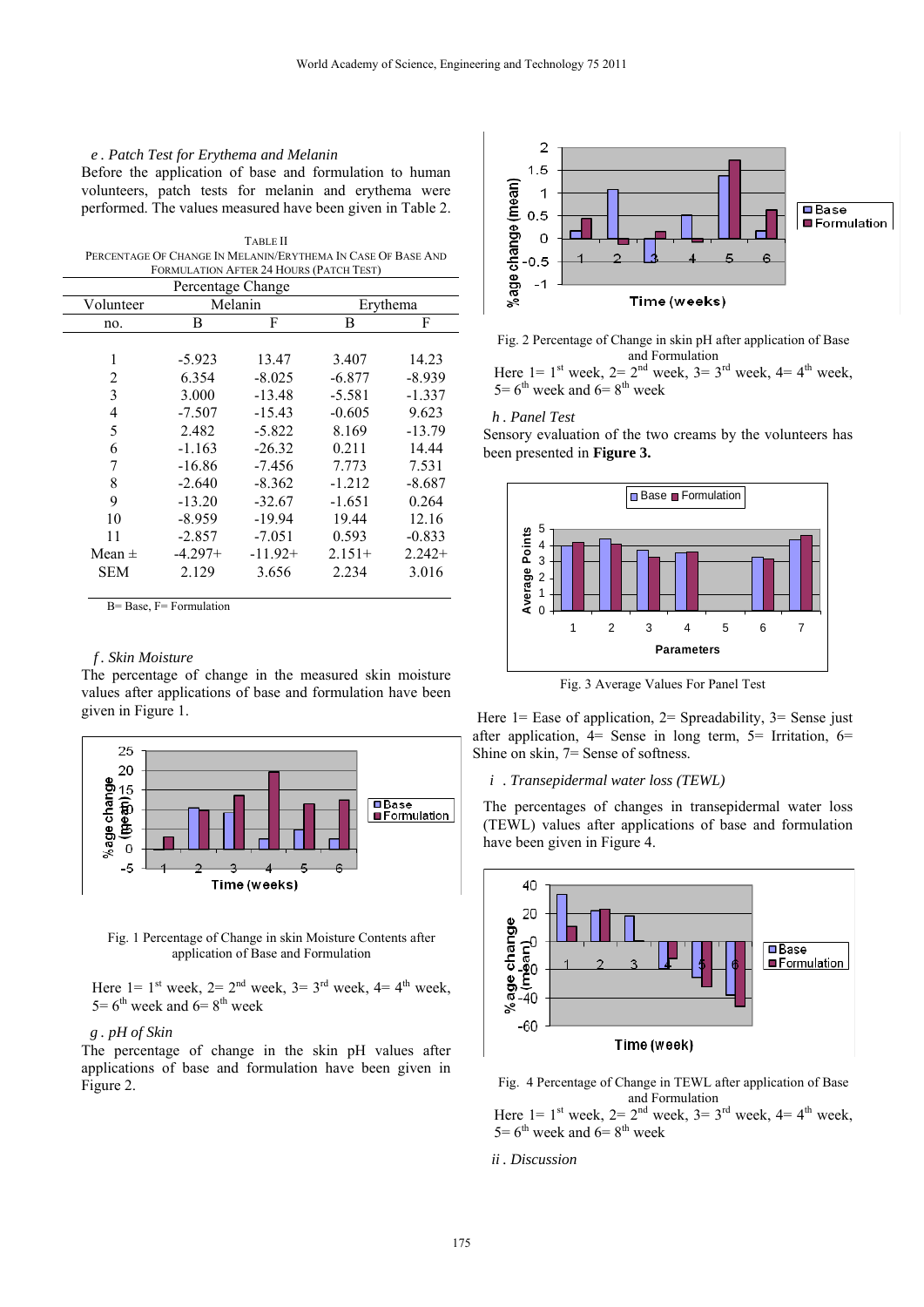## *a . Stability Testing*

"Oil in water" (O/W) or "water in oil" (W/O) emulsions, which represent the majority of cosmetic and pharmaceutical creams, evolve with time. They are thermodynamically unstable, usually splitting into two distinct phases. This instability could be manifested at different time rates and through a variety of physicochemical destabilizing processes, for example, creaming (or sedimentation), flocculation, coalescence or phase inversion. [13]

From a commercial viewpoint, it is important that new products be marketed as quickly as possible. However, such products should have a storage stability of several months at ambient temperature and under widely varying external influences. The final objective is to save time by predicting whether the emulsion is unstable or not before it breaks and separates into two layers visible by naked eye. [13] The readily apparent requirement in a well formulated emulsion is that the emulsion possesses adequate physical stability. [4]

The rate at which an emulsion breaks down will be strongly influenced by composition, environmental conditions (temperature, pH, etc.) and processing conditions. [14] It is argued that elevated temperature testing may successfully be applied to W/O emulsions provided that the phase inversion temperature is not crossed during the accelerated study. [15] The readily apparent requirement in a well formulated emulsion is that the emulsion possesses adequate physical stability. [16] A change in temperature has only an indirect effect, as a result altering the interfacial tension, adsorption of emulsifier and viscosity. However, significant changes in temperature cause changes in interfacial tension, viscosity, nature of the surfactants (hydrophilicity-Lipophilicity), and vapor pressure of the liquid phases and in the thermal agitation of the molecules. Thus, emulsions tend to be very sensitive to temperature changes. Emulsions are more stable when the temperature is near the point of minimum solubility of emulsifying agents. Emulsion stability decreases with increase in temperature. [17] Storage at various temperatures is a well known test method: the primary requirement of this accelerated test is that the temperature stress applied should speed up*,* but not alter the mechanism of deterioration operating under normal storage conditions. [13]

To obtain more information about the emulsion structure and its dependency on temperature and temperature cycling the rheological pre-stressed emulsion underwent temperature cycles from 5 to 40 °C within 24 h for a period of 1 month. These types of test are frequently used in pharmaceutical industry as accelerated tests in order to predict the long term stability in particular shelf-life of the investigated product. [18]

In this study, base and formulation were divided in to four samples separately and these samples were kept at different storage conditions i.e. at 8°C in refrigerator, at 25°C, 40°C and at  $40^{\circ}$ C + 75% RH (Relative Humidity) in stability chambers. These samples at different storage conditions were observed for a period of 28 days at definite time intervals. The samples were observed with respect to change in color, liquefaction and phase separation.

 The freshly prepared base was white and the formulation was creamy white in color. Regarding the base and the formulation there was no change in color up to the observation period of 28 days. This showed that the emulsions were stable at different storage conditions i.e. 8 $\degree$ C, 25 $\degree$ C, 40 $\degree$ C and 40 $\degree$ C + 75%RH throughout the period of analysis, i.e. 28 days.

No change in the color of base and formulation at the end of observation periods may be attributed to different factors contributing the emulsion stability. Such as the components of oil phase i.e. paraffin oil which is a colorless, transparent, tasteless, non-fluorescent liquid; and is mixture of hydrocarbons, [11] Abil-EM90 which is a clear, colorless and nontoxic liquid emulsifier. [12]

Aloe Vera's chemical composition also includes phenolic components with high antioxidant power, generally classified as cromones and anthraquinones. [19] Aloeemodin is a natural active compound present in the leaves of Aloe Vera. Some studies have indicated that aloe-emodin has a number of biological properties, including antiviral, antimicrobial, and hepatoprotective activities. [20] It has been also reported to have antifungal properties. [21] Vitamin E is a naturally occurring tocopherol with antioxidant properties. [22] Thus it may protect the formulation components from microbial growth of these organisms which might produce such substances which are able to change the color of the formulation during the storage time.

## *c . Liquefaction*

Viscosity is a useful process indicator of emulsion quality, as it is highly sensitive to changes in the emulsion due to variations in process and formulation parameters. [23] As soon as an emulsion has been prepared, time and temperature-dependent processes occur to effect its separation leading to the decreased viscosity which results in increased liquefaction. [4]

No liquefaction was observed in any of the sample of base and formulation kept at 8°C and 25°C during whole observation period of 28 days. Slight liquefaction was observed in the sample of base kept at 40°C on 28th day. Liquefaction was also observed in sample of base kept at  $40^{\circ}$ C + 75% RH from 21st day of observation but there was no further increase in liquefaction till the end of study period. On the other hand, a slight liquefaction was observed in formulation samples kept at  $40^{\circ}$ C + 75% RH on 28th day of observation period.

Creaming occurs when the density between the liquid (continuous phase) and the lipid (dispersed phase) is different. In creaming, there is buoyancy acting on the particles. Stoke's equation is usually used to define the velocity of the creaming rate. An understanding of the creaming rate helps to understand the stability of the emulsions. Creaming is related to the homogeneity of the particles, the size of the particles, and the viscosity of the system. The creaming rate will be reduced when the particles are homogeneous, small, the density difference between the particles is small, and the system is viscous. An emulsion with more small particles compared to large

*b . Color*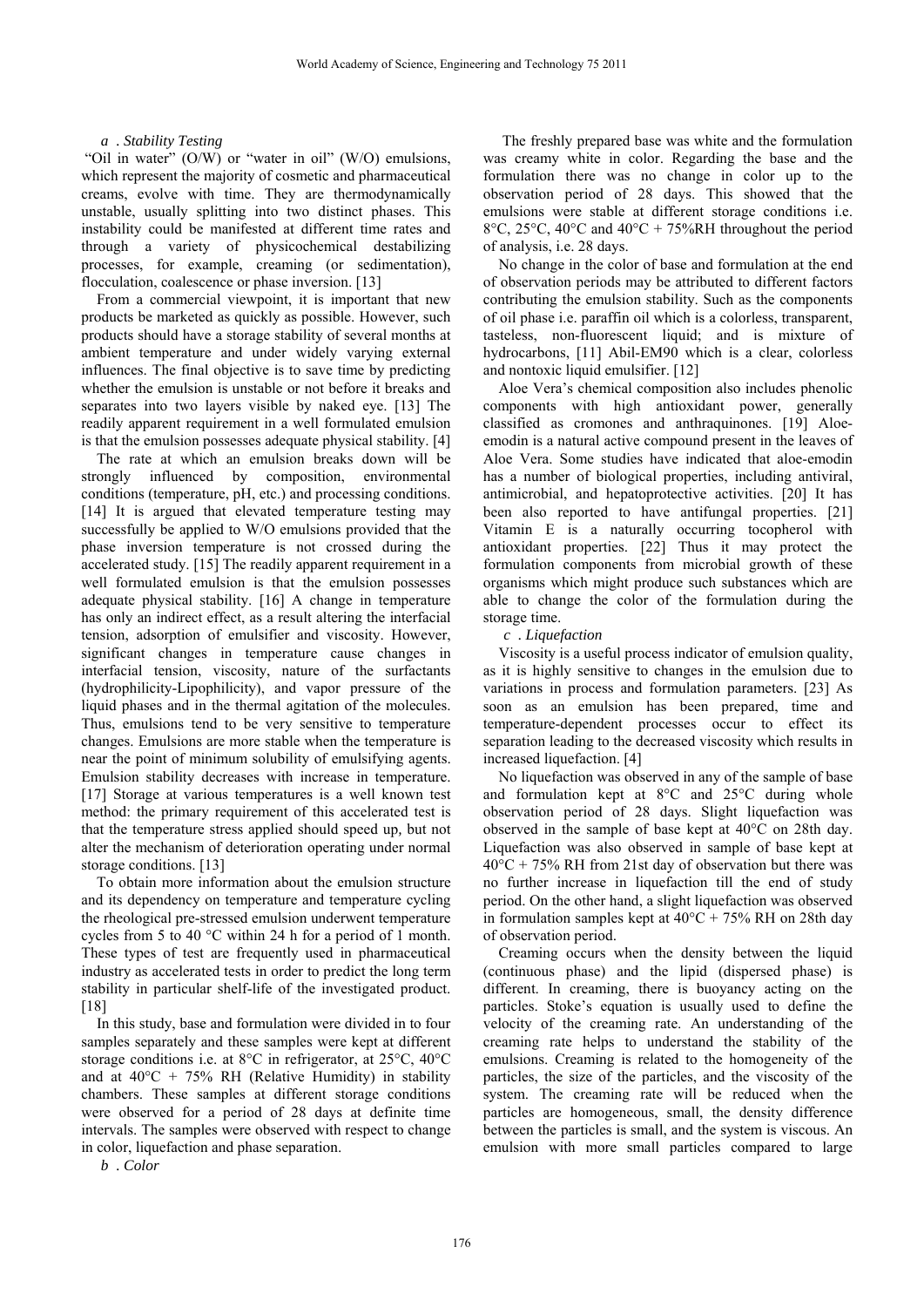particles of the same material, will result in higher viscosity which will reduce the creaming rate. [24]

*d . Phase Separation* 

Creaming occurs when the density between the liquid (continuous phase) and the lipid (dispersed phase) is different. The separated phase can either cream or sediment. [24] Creaming is the upward movement of dispersed droplets relative to the continuous phase, while sedimentation, the reverse process, is the downward movement of particles. [4] The emulsions are not thermodynamically stable and droplets (water) merge with each other to produce big droplets and increase the coalescence rate. [17] Emulsions can deteriorate by creaming, flocculation, Ostwald ripening, or partial coalescence which leads to coalescence. [24] Coalescence is one of the possible mechanisms of destruction of emulsions, which occur when the energy of adhesion between two droplets is larger than the turbulent energy causing dispersion. [17]

The samples of base were stable at 8°C and 25°C but slight separation was observed at 40°C and 40°C+ 75% RH on 28th day of observation. While in the case of formulation, no phase separation was observed in any of the samples kept at 8 $^{\circ}$ C, 25 $^{\circ}$ C, 40 $^{\circ}$ C and 40 $^{\circ}$ C + 75% RH up to observation period of 28 days. This indicated that the formulation was relatively more stable than base at higher temperatures considering phase separation as a parameter of stability.

Slight phase separation in case of base at higher temperatures may be attributed to the movement of small number of surfactant molecules from interface to the surface [25] which is much easier when the emulsion has a lower viscosity. Depending on conditions, emulsions may be more stable at lower temperature due to increased phase viscosity. [14]

## *e . Centrifugation Test*

Emulsion droplets are subjected to relative motion as a result of Brownian motions and high-intensity turbulence in emulsification systems and this leads to collision between droplets. Every collision does not necessarily result in recoalescence; the intervening continuous liquid phase between droplets should drain, when the colliding droplets are close together. Between new droplet formation and its subsequent encounter with surrounding droplets, surfactants adsorb onto the created interface to prevent its recoalescence. [26]

Centrifugation is based on the principle of using centrifugal force to separate two or more substances of different density, e.g., two liquids or a liquid and a solid and it is an extremely useful tool for evaluating and predicting the shelf life of emulsions. [4]

In this study centrifugation test was performed for the samples of the base and formulation kept at different storage conditions up to a period of 28 days at definite time intervals. No phase separation on centrifugation was seen in any of the samples kept at different storage conditions i.e. 8°C, 25°C, 40°C and 40°C+ 75% RH up to 28th day of observation. This indicated that the emulsions were stable at all the storage conditions for 28 days.

# *f . Electrical Conductivity*

According to many authors (Delonca and Passet, 1973, Pearce and Kinsella, 1978, Kato et al., 1985 and Latreille and Paquin, 1990), conductimetry is often used to determine the nature of an emulsion and to control its stability during time. Actually, this method is sensitive to small changes in the emulsion's structure. Modifications of conductivity value allow the detection of creaming, sedimentation or phase inversion. [13] An emulsion in which continuous phase is aqueous can be expected to possess a much higher conductivity than an emulsion in which the continuous phase is oil. O/W emulsions will conduct, as water is the continuous phase, since oils are poor conductors, so W/O emulsions conduct poorly. [27]

In this study, conductivity test was performed for all the samples of base and the formulation kept at different storage conditions up to a period of 28 days at definite time intervals. No electrical conductivity was seen in any of the samples of base and formulation kept at different storage conditions i.e. 8°C, 25°C, 40°C and 40°C+ 75%RH up to 28th day of observation.

*g . pH* 

Pharmaceutical stability studies include performances of drug in different forms and its pharmaceutical properties. Accelerated testing and pH-profile kinetics are the most important parts of chemical stability performances. [28] The pH is a significant parameter insofar as the effectiveness of the cream is concerned. The pH of human skin typically ranges from 4.5 to 6.0 [29] and 5.5 is considered to be average pH of the skin. Therefore, the formulations intended for application to skin should have pH closer to this range.

In this study, the pH of freshly prepared base and formulation was 5.76 and 5.25 respectively, which is within the range of skin pH. The pH values of the samples of base kept at different storage conditions i.e. 8°C, 25°C, 40°C and 40°C+ 75% RH was found to be increasing gradually in the 1st week and then it started to decline continuously till 28th day with some variations. At the end of study pH of the samples of base at  $8^{\circ}$ C,  $25^{\circ}$ C,  $40^{\circ}$ C and  $40^{\circ}$ C + 75% RH was 5.11, 5.57, 4.97 and 5.13 respectively. Whereas pH of the samples of formulation kept at  $8^{\circ}$ C,  $25^{\circ}$ C,  $40^{\circ}$ C and  $40^{\circ}$ C + 75% RH showed gradual reduction in pH values with slight variations with time. The pH values of samples of formulation kept at 8°C, 25°C, 40°C and 40°C+ 75% RH were 5.07, 4.47, 4.18 and 3.9 at 28th day respectively.

By using two-way analysis of variance (ANOVA) technique at 5% level of significance, it was found that the change in pH of different samples of base and formulation were significant at different levels of time and temperature. The oxidation mechanism and the formation of oxidation products are enhanced by the presence of double bonds. [13]

*h . Patch Test* 

In this study patch tests were performed on forearms of volunteers for 24 hours for both the base and formulation, to check the safety of the formulation and the base on human skin. It was found that erythema level was only slightly increased after the application of base and formulation by the end of 24 hours and mild skin irritation was produced by both the creams after 24 hours. But with paired sample t-test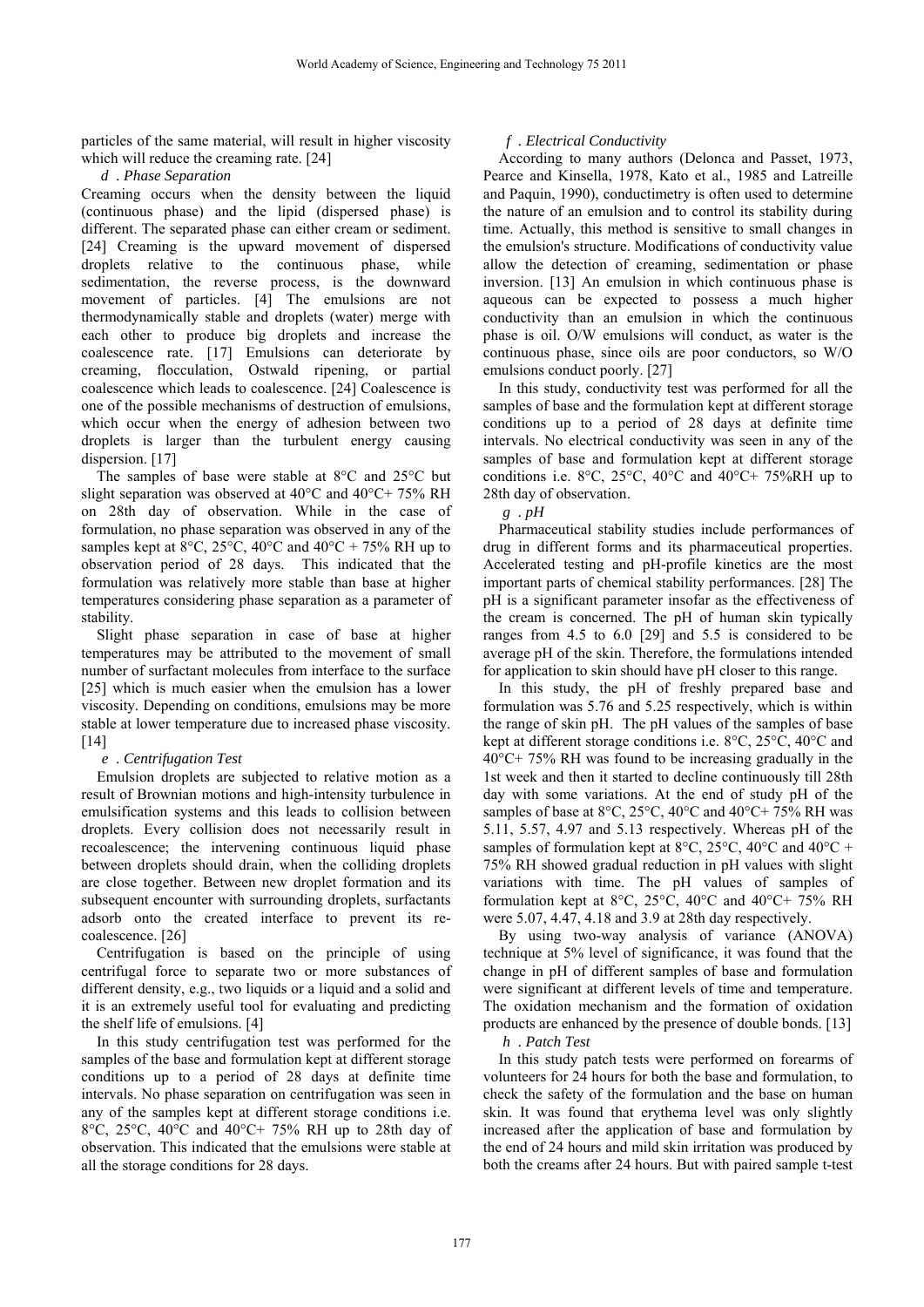it was evident that the effects of formulation and base were insignificant regarding the skin erythema.

It was concluded that the formulation and the base produced no skin irritation after performing patch test of 24 hours, so both creams can be used safely on human cheeks for in-vivo evaluation.

## *i . Skin Moisture Content*

Formulation of this study contained Aloe Vera extract as an active ingredient which is rich in vitamins, especially vitamins B, C, E, β-carotene [30] and vitamin A. [31] Vitamin C is known to increase the collagen fibers in the dermis. With the increase in collagen, the hydration conditions in the dermis are improved. [32] The polysaccharide-rich composition of Aloe vera extracts (Aloe barbadensis Miller), often used in cosmetic formulations, may impart moisturizing properties to the product. [33]

In this study, it was found that there was a slight decrease in moisture value in 1st week after the application of the base and a very slight increase was observed at 2nd, 3rd, 4th, 6th and 8th week, while after the application of formulation there was the increase in moisture contents in whole of the study. With the help of ANOVA test it was found that the base showed insignificant change with respect to the basic values whereas the formulation showed significant variation throughout the study period of 8 weeks. With the help of paired sample t-test it was evident that significant differences in the moisture values were observed after application of base and formulation.

The significant increase in moisture after application of formulation may because of Aloe vera extract that is a natural effective ingredient for improving skin hydration, possibly through a humectant mechanism. Consequently, it may be used in moisturizing cosmetic formulations and also as a complement in the treatment of dry skin. [33] Aloe Vera stimulates cell growth and as such enhances the restoration of damaged skin. [34]

# *j . Skin pH Values*

The pH of human skin typically ranges from 4.5 to 6.0 [29] and 5.5 is considered to be average pH of the skin. Therefore, the formulations which are intended for application to skin should have pH closer to this range.

pH values of the skin of volunteers were measured at different time intervals before and after the application of base and formulation during the observation period of 8 weeks. It was observed that after the application of base pH values of the skin of volunteers were decreased in 3rd week while increased in 1st, 2nd and 4th, 6th and 8th week of study, whereas after the application of formulation pH values of the skin were decreased during 2nd and 4th week and slightly increased during 1st, 3rd, 6th and 8th week. With the help of ANOVA test, it was found that significant effects were shown after the application of base and insignificant effects were shown after the application of formulation. By applying paired sample t-test for base and formulation it was concluded that change in skin pH of volunteers was insignificant throughout the study period. It was also concluded that the formulation did not produce any alteration on the pH values of human skin. Therefore, the formulation may be considered to be safe with respect to the

effect on skin pH values. Insignificant changes in the pH of skin in case of formulation might be attributed to the presence of natural antioxidants [35] in its active ingredient which can prevent the oxidative degradation of the skin by scavenging the free radicals and maintains the natural integrity of human skin.

# *k . Panel Test*

A questionnaire containing seven questions was prepared and the two copies of this form were given to each volunteer for sensory evaluation of the two creams. Average points were calculated from the points assigned by each volunteer for each question for both of the creams (base and formulation). Average points for the first question, i.e. ease of application of creams were found to be 4.00 and 4.20 for the base and formulation, respectively. This indicated that base and formulation can be easily applied on the skin. Average points regarding spread ability were 4.40 for base and 4.10 for formulation which meant that the formulation spread on skin better than the base. Average points for feel on application were 3.70 for the base and 3.30 for formulation. This indicated that base was felt well on the skin than formulation. Average points for the sense in longterm application of creams were 3.50 and 3.60 for the base and formulation respectively. This showed that formulation produced more pleasant feeling on application to skin than base. There was no irritation on the skin in both cases i.e. base and formulation, as these were assigned 0.00 point for irritation by all the volunteers. Shine on skin was 3.30 for the base and 3.20 for formulation. This was expected since the base and formulation contained same quantity of paraffin oil. Similarly, the formulation led to more softness of the skin than base as the average point was 4.30 for base and 4.60 for formulation.

 It was found from paired sample t-test that there was an insignificant difference between the average points of sensitivity for base and formulation. It was concluded that there was no big variation between base and formulation regarding the sensory evaluation. Both of the creams behaved similarly from the sensory point of view.

*l . Transepidermal water loss (TEWL)* 

Transepidermal water loss (TEWL) is the outward diffusion of water through skin. [36] TEWL is a measure of cutaneous barrier function and also reflects skin water content. [37] An increase in TEWL reflects an impairment of the water barrier. TEWL measurements allow parametric evaluation of the effect of barrier creams against irritants and characterization of skin functionality in clinical dermatitis and in irritant and allergic patch test reactions. TEWL measurements can be affected by the anatomical site, sweating, skin surface temperature, inter- and intraindividual variation, air convection, ambient air temperature, ambient air humidity, and instrument related variables. [36] In this study, it was found that there was increase in TEWL values after the application of base having the greatest value after 1st week then gradual reduction in loss and after formulation there was increase in TEWL after 1st, 2nd and 3rd week but decrease in the remaining period of study. With the help of ANOVA test, it was found that changes in TEWL produced by both formulation and base were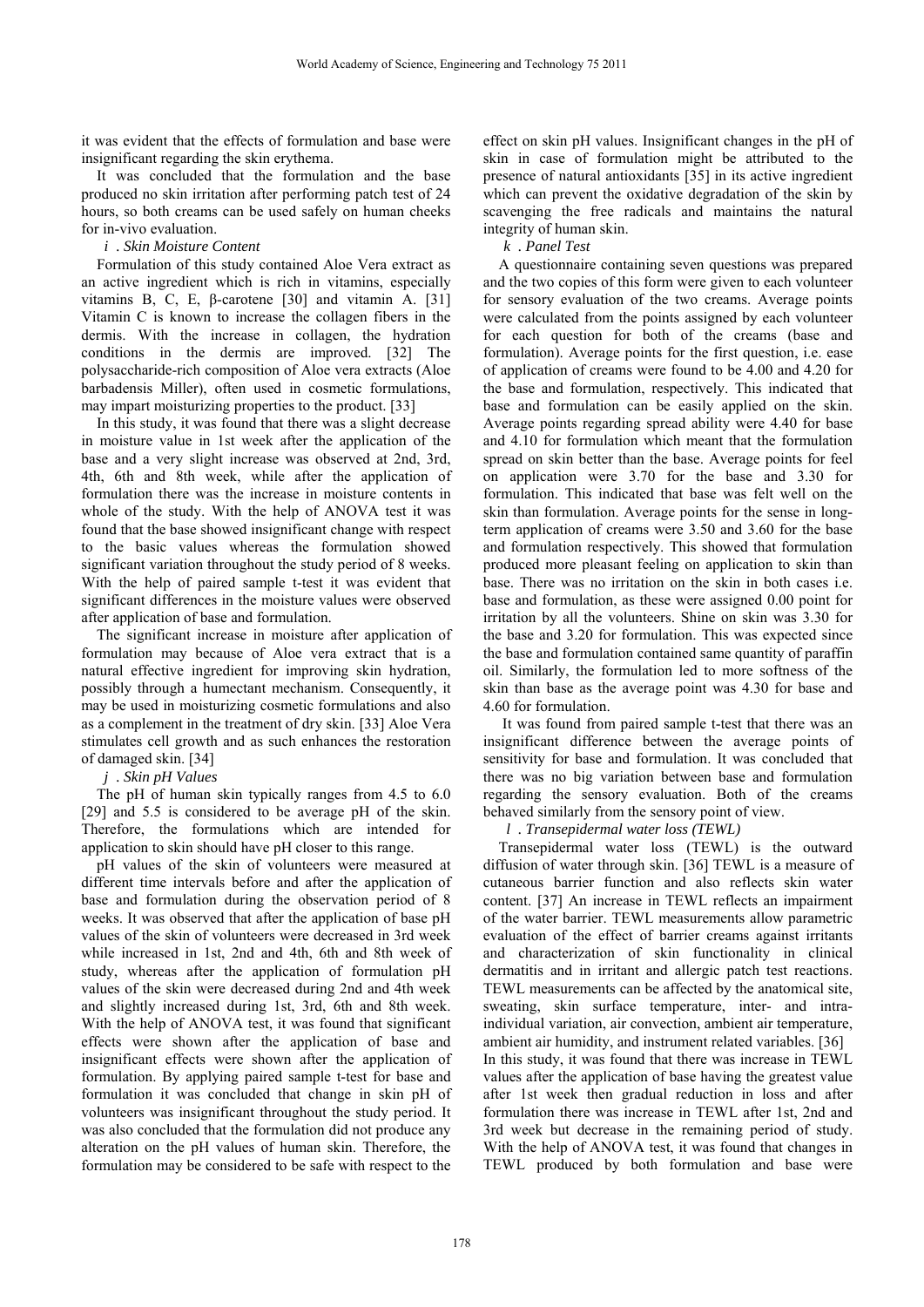significant. By applying LSD test, it was found that in both the cases i.e. base and formulation the change in TEWL values became significant after 6th and 7th week of application. With the help of paired sample t-test it was found that there was significant variation in TEWL with respect to base and formulation in 2nd week of study while insignificant for other periods.

Emollient help prevent dryness while moisturizing and softening the skin. Applying an emollient provides a surface film of lipid and restores some of the some of the barrier function. This oily layer also helps to trap water under the stratum corneum, reducing epidermal water loss and making the skin softer and suppler. [38]

#### IV. CONCLUSION

As a conclusion of this study:

• A W/O base using paraffin oil and W/O formulation using extract of Aloe Vera and paraffin oil can be formulated.

• There was no change in color of base and formulation kept at all storage conditions for a study period of 4 weeks.

• A little phase separation was observed in the samples of base kept at  $40^{\circ}$ C and  $40^{\circ}$ C + 75% RH on 28th day but there was no phase separation in samples of formulation at all storage conditions for a period of 4 weeks.

• There was no liquefaction of base and formulation kept at 8°C and 25°C during whole observation period of 4 weeks but slight liquefaction was observed in the sample of base kept at 400C on 28th day and in sample of base kept at  $40^{\circ}$ C + 75% RH from 21st day of observation. While only a slight liquefaction was observed in the samples of formulation kept at  $40^{\circ}$ C + 75% RH on 28th day of observation period.

• There was no phase separation in samples of base and formulation at all storage conditions for a period of 4 weeks in centrifugation test.

• Significant change was observed in pH values of base and that of formulation, at different storage conditions with time.

• Both base and formulation increased skin moisture contents at the end of study, so have the moisturizing effects.

• No pronounced change in pH of human skin was observed in case of Formulation.

• Both base and formulation decreases TEWL and this increase was significant statistically. Hence formulation increases the moistures contents by decreasing Trans epidermal water loss.

#### ACKNOWLEDGMENT

The authors thanks to Higher Education Commission of Pakistan for financial support and The Department of Pharmacy, The Islamia University of Bahawalpur for moral support.

#### **REFERENCES**

- [1] Imhof A and Pine D J. Stability of Nonaqueous Emulsions, Journal of Colloid and Interface Science, 1997:192, 368–374.
- [2] Armen K. Random centroid optimization of lutein-enriched oil in water emulsion at acidic pH, A Thesis Submitted to the Graduate Faculty of

the Louisiana State University and Agricultural and Mechanical College, 2003.

- [3] Timothy N H, Robert J P, George V F and Graeme J J. The role of particles in stabilizing foams and emulsions. Advances in Colloid and Interface Science, 2008: 137, 57–81.
- [4] Herbert A L, Martin M R and Gilbert S B. Pharmaceutical Emulsions, Pharmaceutical Dosage Forms: Disperse System. Vol.1, Marcel Dekkar, New York and Basel, 1988:199-240, 285-288.
- [5] Magdy I M. Optimization of Chlorphenesin Emulgel Formulation. The AAPS Journal, 2004, 6: 1-7.
- [6] Bleckmann A, Kropke R and Schneider G U. Preparations of the W/O emulsion type with increased water content, and comprising cationic polymers, United States Patent, 2006: 7138128.
- [7] Xiu Z, Hong W, Yuan S, Li N, Lan W, Bin L, Ping S and Yang L, Isolation, structure elucidation, antioxidative and immunomodulatory properties of two novel dihydrocoumarins from Aloe Vera. Bioorganic & Medicinal Chemistry Letters, 2006, 16: 949–953.
- [8] Oiuhui H, Yun H and Juan X. Free radical-scavenging activity of Aloe Vera (Aloe barbadensis Miller) extracts by supercritical carbon dioxide extraction. Food Chemistry, 2004, 91: 85-90.
- [9] Seongwon C. and Myung H. C. A review on the relationship between aloe Vera components and their biologic effects. Seminars in Integrative Medicine, 2003, 1: 53-62.
- [10] Robert H. D & Nicholas P. M, Aloe Vera and gibberellin antiinflammatory activity in diabetes. Journal of the American Podiatric Medical Association, 1989, 79.
- [11] Henriette K. Paraffinum Liquidum, B.P. Liquid Paraffin. The British Pharmaceutical Codex, 1995:1911 http://www.henriettesherbal.com/.
- [12] Raymond C R, Paul J S, Paul J W. Dimethicone, Mineral Oil, Wax White; Wax Yellow. Handbook of Pharmaceutical Excipients, (4th Ed.), The PhP. London, Chicago, and the APhA. Washington, 2003: 213-214, 395-396, 687-690.
- [13] Masmoudi H, LE D. Y, Piccerelle P and Kister J, The evaluation of cosmetic and pharmaceutical emulsions, aging process using classical techniques and a new method: FTIR. International Journal of Pharmaceutics, 2005: 289,117-131.
- [14] Derick R. Fat crystals and emulsion stability, a review. Food Research International, 2000: 33, 3-14.
- [15] Bjerregaard S, Vermehren C, Soderberg I. and Frokjaer S. Accelerated Stability Testing of a Water-in-Oil Emulsion. Journal of Dispersion Science and Technology, 2001: 22, 23-31.
- [16] Herbert A L, Martin M R and Gilbert S B. Emulsions and Microemulsions. Pharmaceutical Dosage Forms Disperse Systems., vol. 2, Marcel Dekker, INC, New York and Basel, 335-369, 1989.
- [17] Abdurahman H N and Rosli M Y. Stability investigation of Water-in-Crude oil emulsion. Journal of Applied Sciences, 2006: 6, 2895-2900.
- [18] Peter F, Andreas E, Erich J W AND Michael S. Predictive stress tests to study the influence of processing procedures on long term stability of supersaturated pharmaceutical o/w creams. International Journal of Pharmaceutics, 2007: 339, 189-196.
- [19] Antonio V, Elsa U, Roberto L and Margarita M, Hot-air drying characteristics of Aloe Vera (Aloe barbadensis Miller) and influence of temperature on kinetic parameters. LWT, 2007: 40, 1698–1707.
- [20] Sheng H C, Kai Y L, Chun C C, Chia L F and Chih P L, Aloe-emodininduced apoptosis in human gastric carcinoma cells. Food and Chemical Toxicology, 2007: 45, 2296–2303.
- [21] Oana R C, Marcel P, Laurian V and Mircea T, Antifungal activity of Aloe Vera leaves. Fitoterapia, 2007: 78, 219–222.
- [22] Desai K N, Wei H, and Lamartiniere. The preventive and therapeutic potential of the squalene-containing compound, Roidex, on tumor promotion and regression, Cancer Letters 101, 93-96, 1996.
- [23] Ronald M B and Thomas F B. Use of viscosity as an in-line diagnostic for high internal phase emulsion generation, US Patent 5306734, 1994.
- [24] Anita G. Physical properties of emulsion stabilized by k-casein before and after treatment with chymosin. A Thesis Submitted to the Office of Graduate Studies of Texas A&M University, 2005.
- [25] Onuki A., Viscosity of Emulsion with Surfactant. Europhysics Letters, 24, 1993: 151-156.
- [26] Seid M J, Elham A, Yinghe H and Bhesh B. Re-coalescence of emulsion droplets during high-energy emulsification. Food Hydrocolloids, 2007 [doi].